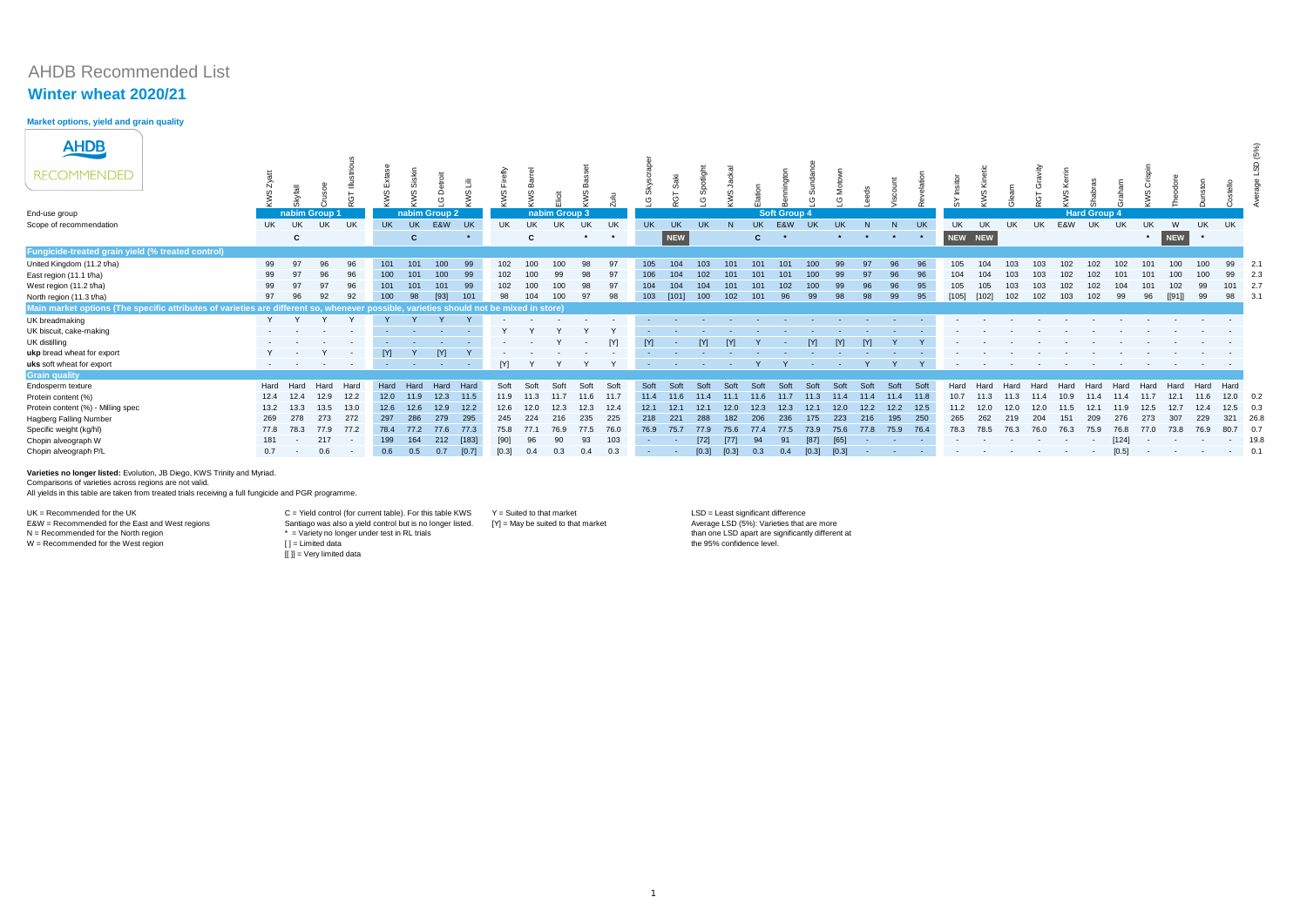# AHDB Recommended List

### **Winter wheat 2020/21**

**Yield, agronomy and disease resistance**

On the 1–9 scales, high figures indicate that a variety shows the character to a high degree (e.g. high resistance). Comparisons of varieties across regions are not valid.

UK = Recommended for the UK difference C = Yield control (for current table). For a carry the *Pch1* Rendezvous LSD = Least significant difference E&W = Recommended for the East and West regions N = Recommended for the North region

| <b>AHDB</b>                                       |                |               |     |           |                |     |               |           |     |           |                 |         |     |           |           |           |       |              |                     |                  |           |         |         |           |         |           |           |           |        |                     |     |         |        |                 |          | (5%) |
|---------------------------------------------------|----------------|---------------|-----|-----------|----------------|-----|---------------|-----------|-----|-----------|-----------------|---------|-----|-----------|-----------|-----------|-------|--------------|---------------------|------------------|-----------|---------|---------|-----------|---------|-----------|-----------|-----------|--------|---------------------|-----|---------|--------|-----------------|----------|------|
| <b>RECOMMENDED</b>                                |                |               |     | ČΠ        | $rac{1}{2}$    | ဖ   | ≏<br>(5)      | $\omega$  | KWS |           |                 |         |     | (2)       | င္င       | ഗ<br>ෆ    |       |              |                     |                  |           |         |         |           |         |           |           |           |        |                     |     |         |        |                 |          | တု   |
| End-use group                                     |                | nabim Group 1 |     | $\sim$    |                |     | nabim Group 2 |           |     |           | nabim Group 3   |         |     |           |           |           |       |              | <b>Soft Group 4</b> |                  |           |         |         |           |         |           |           |           |        | <b>Hard Group 4</b> |     |         |        |                 |          |      |
| Scope of recommendation                           | UK.            | <b>UK</b>     | UK  | UK        | <b>UK</b>      | UK  | E&W           | <b>UK</b> | UK  | <b>UK</b> | UK              | UK      | UK  | <b>UK</b> | <b>UK</b> | <b>UK</b> |       |              | UK E&W              | <b>UK</b>        | <b>UK</b> | N       | N       | <b>UK</b> | UK      | <b>UK</b> | <b>UK</b> | <b>UK</b> | E&W UK |                     | UK  | UK      | W      | UK              | UK       |      |
|                                                   |                | C             |     |           |                | C   |               | $\star$   |     | C         |                 | $\star$ |     |           | NEW       |           |       | $\mathbf{C}$ |                     |                  | $\star$   | $\star$ | $\star$ | $\star$   | NEW NEW |           |           |           |        |                     |     | $\star$ | NEW    | $\star$         |          |      |
| Fungicide-treated grain yield (% treated control) |                |               |     |           |                |     |               |           |     |           |                 |         |     |           |           |           |       |              |                     |                  |           |         |         |           |         |           |           |           |        |                     |     |         |        |                 |          |      |
| United Kingdom (11.2 t/ha)                        | 99             | 97            | 96  | <b>QF</b> | 101            | 101 | 100           | 99        | 102 | 100       | 100             |         |     | 105       | 104       | 103       | 101   | 101          | 101                 | 100              | 99        |         |         |           | 105     | 104       | 103       | 103       | 102    |                     | 102 | 101     | 100    | 100             | 99       | 2.1  |
| East region (11.1 t/ha)                           | 99             |               |     |           | 100            | 101 | 100           | 99        | 102 | 100       | 99              |         |     |           | 104       | 102       | 101   | 101          | 101                 | 100 <sub>1</sub> | 99        |         |         |           | 104     | 104       | 103       | 103       | 102    |                     | 101 | 101     | 100    | 100             | 99       | 2.3  |
| West region (11.2 t/ha)                           | 99             |               |     |           | 101            | 101 | 101           | 99        | 102 | 100       | 100             | 98      |     |           | 104       | 104       | 101   | 101          | 102                 | 100              | 99        |         |         |           | 105     | 105       | 103       | 103       | 102    |                     | 104 |         | 102    | 99              | 101 2.7  |      |
| North region (11.3 t/ha)                          | 97             | 96            | 92  | 92        | 100            | 98  | $[93]$        | 101       | 98  | 104       | 100             | 97      | 98  | 103       | [101]     | 100       | 102   | 101          | 96                  | 99               | 98        | 98      | 99      |           | $[105]$ | $[102]$   | 102       | 102       | 103    | 102                 | 99  | 96      | [[91]] | 99              | 98       | 3.1  |
| Untreated grain yield (% treated control)         |                |               |     |           |                |     |               |           |     |           |                 |         |     |           |           |           |       |              |                     |                  |           |         |         |           |         |           |           |           |        |                     |     |         |        |                 |          |      |
| United Kingdom (11.2 t/ha)                        |                | 83 78         | 71  | 82        | 95             | 83  | 77            | 71        | 84  | 72        | 81              | 71      | 69  | 83        | 86        | 80        | 76    | 77           | 79                  | 85               | 83        | 67      | 75      | 77        | 82      | 79        | 84        | 79        | 79     | 81                  | 88  | 83      | 90     | 82              | 81 4.9   |      |
| <b>Agronomic features</b>                         |                |               |     |           |                |     |               |           |     |           |                 |         |     |           |           |           |       |              |                     |                  |           |         |         |           |         |           |           |           |        |                     |     |         |        |                 |          |      |
| Resistance to lodging without PGR (1-9)           |                |               |     |           |                |     |               |           |     |           |                 |         |     |           |           |           |       |              |                     |                  |           |         |         |           |         |           |           |           |        |                     |     |         |        |                 |          | 0.6  |
| Resistance to lodging with PGR (1-9)              |                |               |     |           |                |     |               |           |     |           |                 |         |     |           |           |           |       |              |                     |                  |           |         |         |           |         |           |           |           |        |                     |     |         |        |                 |          | 0.5  |
| Height without PGR (cm)                           | 84             |               |     | 89        |                |     | 85            | 81        | 82  |           | 85              |         |     |           |           |           |       | 82           |                     |                  | 83        | 85      | 80      |           | 93      | 83        |           |           |        |                     |     |         |        | 92              | 82       | 1.7  |
| Ripening (days +/- Skyfall, -ve = earlier)        |                |               |     |           |                |     |               | $+2$      |     |           |                 |         |     |           |           |           |       |              |                     |                  |           |         |         |           |         |           |           |           |        |                     |     |         |        |                 | $+2$ 0.6 |      |
| Resistance to sprouting (1-9)                     | $[5]$          |               |     |           |                |     | [6]           |           | [6] |           | [5]             |         |     |           | [5]       | $[7]$     | $[5]$ | [6]          | $[5]$               |                  | $[5]$     |         |         |           | $[5]$   | [6]       | [5]       |           | [5]    |                     |     |         |        | $[5]$           | 6        | 0.8  |
| <b>Disease resistance</b>                         |                |               |     |           |                |     |               |           |     |           |                 |         |     |           |           |           |       |              |                     |                  |           |         |         |           |         |           |           |           |        |                     |     |         |        |                 |          |      |
| Mildew (1-9)                                      | $\overline{7}$ |               |     |           |                |     |               |           |     |           |                 |         |     |           |           |           |       |              |                     |                  |           |         |         |           |         |           |           |           |        |                     |     |         |        |                 |          | 1.0  |
| Yellow rust (1-9) - see note below                | $\overline{7}$ |               |     |           |                |     |               |           |     |           |                 |         |     |           |           |           |       |              |                     |                  |           |         |         |           |         |           |           |           |        |                     |     |         |        |                 | $\alpha$ | 0.7  |
| Brown rust (1-9) - see note below                 |                |               |     |           |                |     |               |           |     |           |                 |         |     |           |           |           |       |              |                     |                  |           |         |         |           |         |           |           |           |        |                     |     |         |        |                 |          | 1.1  |
| Septoria nodorum (1-9)                            | [6]            | [6]           | [6] | [6]       | $\sim$         | [6] |               | [6]       |     | [6]       | F <sub>61</sub> |         | [6] |           |           |           | [5]   | [6]          |                     |                  |           |         |         |           | $\sim$  |           | [6]       | [6]       | [6]    |                     |     |         |        | [6]             | [6]      | 0.9  |
| Septoria tritici (1-9)                            | 6.4            |               | 6.2 | 6.0       | 8.1            |     | 5.3           | 5.9       |     |           |                 |         |     | 5.0       | 6.8       | 5.1       |       |              |                     |                  |           | 4.8     |         | 60        | 6.6     | 5.0       |           |           |        |                     |     |         |        |                 |          | 0.8  |
| Eyespot $(1-9)$                                   | 7@             |               |     | 6C        |                |     | [5]           |           |     |           |                 |         |     |           |           |           |       |              |                     |                  |           |         |         |           |         |           |           |           |        |                     |     |         |        |                 |          | 1.7  |
| Fusarium ear blight (1-9)                         |                |               |     |           |                |     |               |           |     |           |                 |         |     |           |           |           |       |              |                     |                  |           |         |         |           |         |           |           |           |        |                     |     |         |        |                 |          | 0.5  |
| Orange wheat blossom midge                        | $\sim$         |               |     |           | <b>Section</b> |     | R             | $\sim$    |     |           |                 |         |     | R         |           |           |       |              |                     |                  |           |         |         |           |         |           |           |           |        |                     |     |         | $\sim$ | $\sim 10^{-11}$ |          |      |

 $W =$  Recommended for the West region  $W =$  Yariety no longer under test in RL trials  $[ ] =$  Limited data [[ ]] = Very limited data C = Yield control (for current table). For this table KWS Santiago was also a yield control but is no longer listed.

#### **Yellow and brown rust ratings**

During 2019 higher than expected levels of yellow and brown rust were seen in some varieties in some trials. Careful analysis of the 2019 data from RL trials did not reveal dramatic changes in average disease ratings. Thes national average ratings and it is not yet clear if the reported cases of high yellow and brown rust disease levels in 2019 indicate the initial emergence of new rust races or exceptionally high disease pressure at some si highly dynamic nature of the yellow and brown rust populations in the UK over recent years all varieties should be closely monitored for rusts, as local rust populations may differ from the general UK population and may be less virulent on a variety than the RL rating suggests.

> resistance gene to eyespot but this has not been verified in Recommended List tests.

R = Believed to be resistant to orange wheat blossom midge (OWBM) but this has not been verified in Recommended List tests.

Average LSD (5%): Varieties that are more than one LSD apart are significantly different at the 95% confidence level.